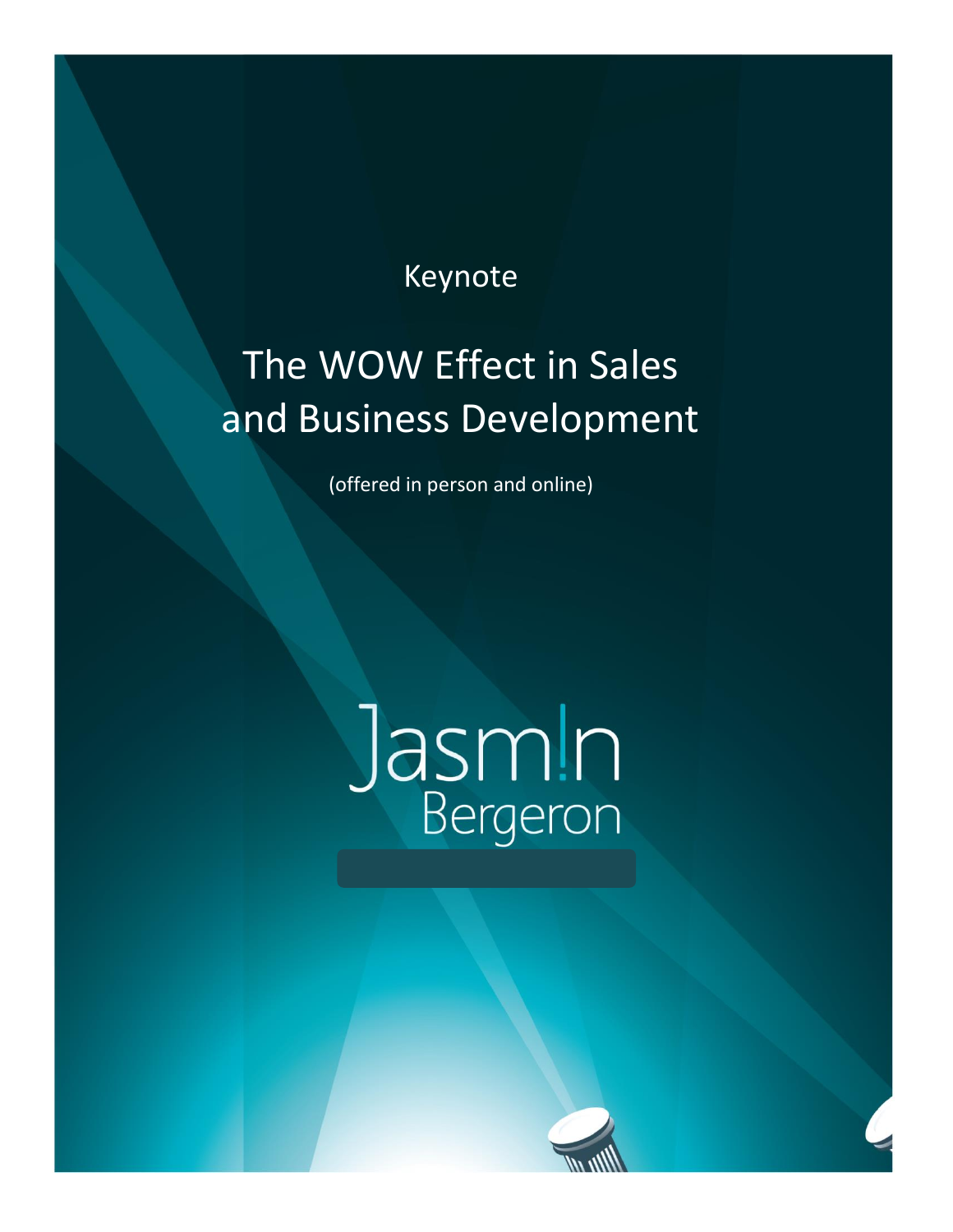## The WOW Effect in Sales and Business Development



#### **Keynote Introduction**

Creating a WOW effect in selling will increase the value of your offer for your client, while solidifying a long-term win-win relationship!

The challenge is significant because all clients and sales professionals are different, which makes forging high-quality relationships essential. Success requires many interpersonal skills and qualities, in communications as well as salesmanship. It is in this perspective that the keynote "The WOW Effect in Sales and Business Development" was developed.

This keynote is based on practice, interaction and humor and was designed in cooperation with several high-performance sales advisors who stand out as much for their sales as for their long-term relationships with their clients. During the presentation, many principles, examples, testimonies and strategies that you can quickly apply will be suggested in order to make your experience as enriching as possible!

#### **PRESENTATION OUTLINE**

#### **The WOW effect in sales!**

- Innovative practices to create a WOW for your clients
- Boosting your credibility
- Managing expectations and impressing clients
- The impact of first and (particularly) final impressions

#### **Building your client base**

- Positive effects of a broad-based offers
- Top business development strategies
- Studies of consumer psychology

#### **Enhancing customer loyalty**

- Seven key factors influencing client loyalty
- Effective and time efficient followup techniques
- Innovative strategies to improve customer loyalty

#### *Solid tips for success*

- Principles and tools to enhance your offer's appeal
- Strategies for defusing client objections
- Great tips for closing sales more easily—without pressure!
- The first steps to practice what you have learned and create effective WOW effects to your clients after the presentation

**Jasmin Bergeron, CSP, MBA, Ph.D.** Keynote Speaker Professor, UQAM

514 978 0795 info@jasminbergeron.com **jasminbergeron.com/en**